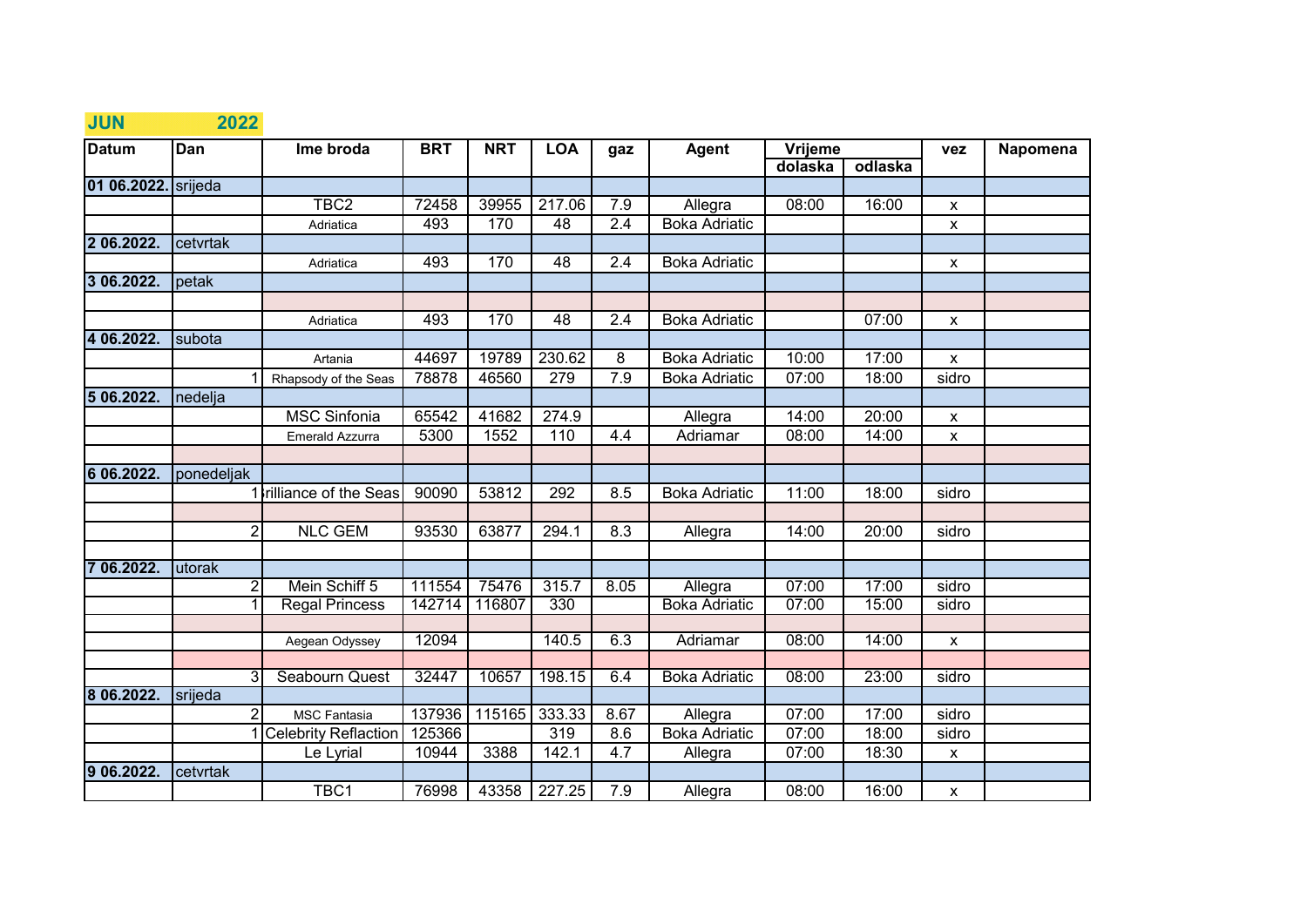|                     | $\mathbf{1}$   | AIDAblue                 | 71304  | 44046  | 253.33 | 7.3              | <b>Boka Adriatic</b> | 12:00 | 22:00 | sidro                     |  |
|---------------------|----------------|--------------------------|--------|--------|--------|------------------|----------------------|-------|-------|---------------------------|--|
|                     | $\overline{c}$ | Azamara Onward           | 30277  | 11748  | 180.45 | 5.95             | <b>Boka Adriatic</b> | 13:00 | 22:00 | sidro                     |  |
|                     | 3              | Pan Orama                | 674    | 232    | 53     | 5.5              | Adriamar             | 07:00 | 14:00 | sidro                     |  |
| 10 06.2022. petak   |                |                          |        |        |        |                  |                      |       |       |                           |  |
|                     |                | Viking Sea               | 47800  | 23900  | 228.2  | 6.45             | <b>BCM</b>           | 08:00 | 15:00 | Х                         |  |
|                     |                | Pan Orama                | 674    | 232    | 53     | 5.5              | Adriamar             | 21:30 |       | $\pmb{\mathsf{x}}$        |  |
| 11 06.2022. subota  |                |                          |        |        |        |                  |                      |       |       |                           |  |
|                     |                |                          |        |        |        |                  |                      |       |       |                           |  |
|                     |                | 1 Celebrity Constellatio | 90280  | 53268  | 294    | 7.71             | <b>Boka Adriatic</b> | 07:00 | 16:00 | sidro                     |  |
|                     | 2              | Oosterdam                | 82862  | 48225  | 258.2  | 8                | <b>Boka Adriatic</b> | 07:00 | 18:00 | sidro                     |  |
|                     |                | Le Jacque Cartier        | 9976   | 2992   | 131.46 | 4.7              | Allegra              | 07:30 | 18:30 | X                         |  |
|                     |                | Pan Orama                | 674    | 232    | 53     | $\overline{5.5}$ | Adriamar             |       | 06:00 | X                         |  |
| 12 06.2022. nedelja |                |                          |        |        |        |                  |                      |       |       |                           |  |
|                     |                | <b>MSC Sinfonia</b>      | 65542  | 41682  | 274.9  |                  | Allegra              | 14:00 | 20:00 | X                         |  |
| 13 06.2022.         | ponedeljak     |                          |        |        |        |                  |                      |       |       |                           |  |
|                     | 1              | <b>NLC GEM</b>           | 93530  | 63877  | 294.1  | 8.3              | Allegra              | 14:00 | 20:00 | sidro                     |  |
|                     |                |                          |        |        |        |                  |                      |       |       |                           |  |
|                     | $\overline{2}$ | <b>MSC Fantasia</b>      | 137936 | 115165 | 333.33 | 8.67             | Allegra              | 09:00 | 18:00 | sidro                     |  |
|                     |                |                          |        |        |        |                  |                      |       |       |                           |  |
|                     |                | Excellence Adriaa        | 499    | 172    | 53.19  |                  | Jadroagent           | 18:00 |       | $\boldsymbol{\mathsf{x}}$ |  |
| 14 06.2022. utorak  |                |                          |        |        |        |                  |                      |       |       |                           |  |
|                     |                | Wind Surf                | 14745  | 4651   | 187    |                  | Adriamar             | 09:00 | 22:00 | X                         |  |
|                     |                | Excellence Adriaa        | 499    | 172    | 53.19  |                  | Jadroagent           |       | 10:00 | X                         |  |
|                     | 1              | Le Lyrial                | 10944  | 3388   | 142.1  | 4.7              | Allegra              | 07:30 | 18:30 | sidro                     |  |
|                     | $\overline{2}$ | Costa Luminosa           | 92720  | 59465  | 294    | 8                | <b>Boka Adriatic</b> | 08:00 | 14:00 | sidro                     |  |
|                     | دن             | <b>Silver Spirit</b>     | 39444  | 12000  | 210.7  | 6.4              | Allegra              | 08:00 | 18:00 | sidro                     |  |
| 15 06.2022. srijeda |                |                          |        |        |        |                  |                      |       |       |                           |  |
|                     |                | TBC <sub>2</sub>         | 72458  | 39955  | 217.06 | 7.9              | Allegra              | 08:00 | 16:00 | $\mathsf{x}$              |  |
|                     |                | Azamara Onward           | 30277  | 11748  | 180.45 | 5.95             | <b>Boka Adriatic</b> | 10:00 | 20:00 | sidro                     |  |
| 16 06.2022.         | cetvrtak       |                          |        |        |        |                  |                      |       |       |                           |  |
|                     |                |                          |        |        |        |                  |                      |       |       |                           |  |
| 17 06.2022. petak   |                |                          |        |        |        |                  |                      |       |       |                           |  |
|                     |                | Excellence Adriaa        | 499    | 172    | 53.19  |                  | Jadroagent           | 19:00 |       | X                         |  |
| 18 06.2022. subota  |                |                          |        |        |        |                  |                      |       |       |                           |  |
|                     |                | Excellence Adriaa        | 499    | 172    | 53.19  |                  | Jadroagent           |       |       | $\boldsymbol{\mathsf{x}}$ |  |
|                     | 1              | Royal Clipper            | 4452   | 1575   | 132.74 | 6                | <b>Boka Adriatic</b> | 12:00 | 23:30 | sidro                     |  |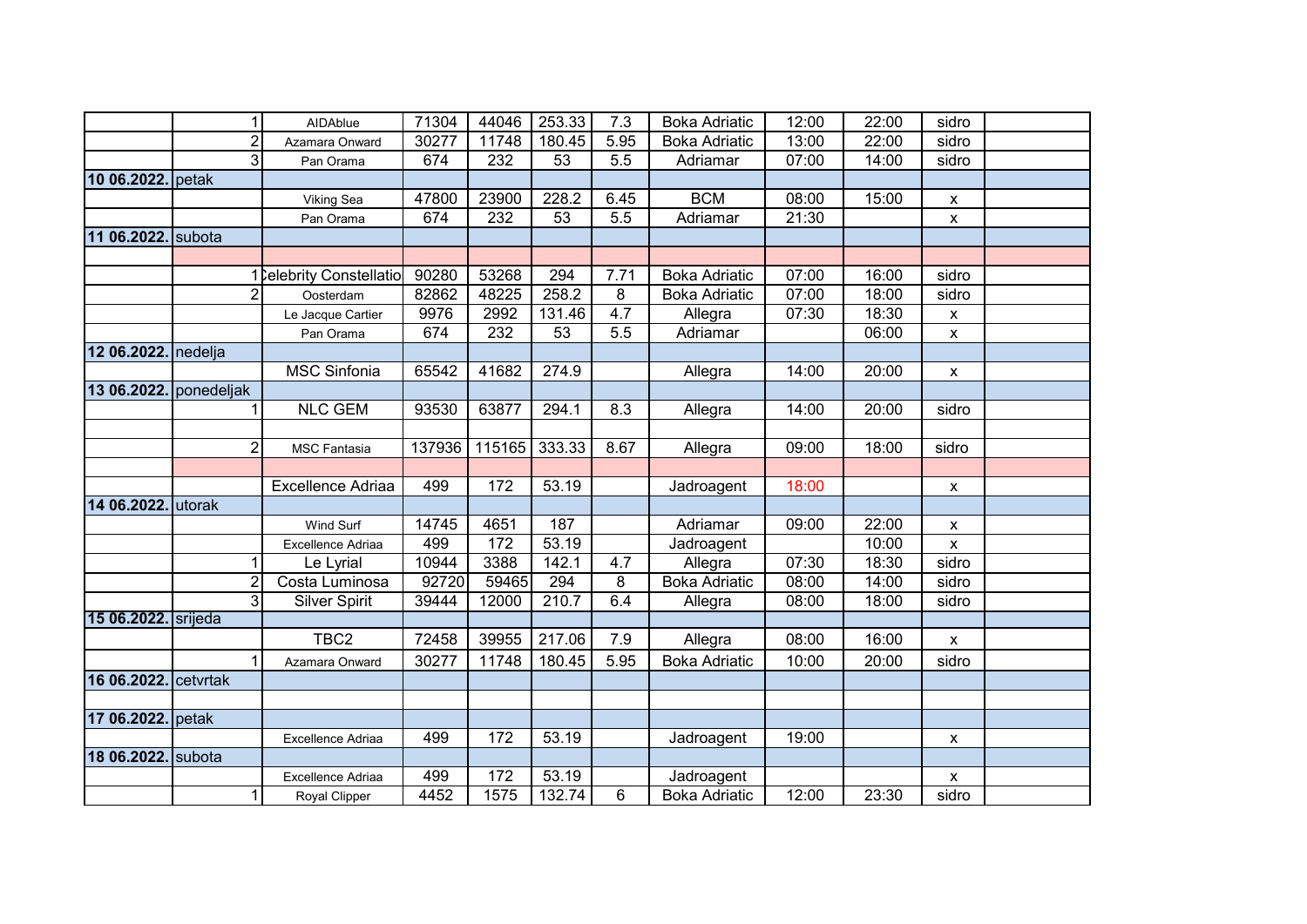|                      |            | Le Jacque Cartier        | 9976          | 2992          | 131.46            | 4.7              | Allegra                         | 07:30 | 18:30 | X                  |              |
|----------------------|------------|--------------------------|---------------|---------------|-------------------|------------------|---------------------------------|-------|-------|--------------------|--------------|
| 19 06.2022.          | nedelja    |                          |               |               |                   |                  |                                 |       |       |                    |              |
|                      |            | <b>MSC Sinfonia</b>      | 65542         | 41682         | 274.9             |                  | Allegra                         | 14:00 | 20:00 | X                  |              |
|                      |            | <b>Excellence Adriaa</b> | 499           | 172           | 53.19             |                  | Jadroagent                      |       | 11:00 | X                  |              |
|                      | 1          | Le Lyrial                | 10944         | 3388          | 142.1             | 4.7              | Allegra                         | 07:00 | 18:00 | sidro              | vez do 13.00 |
|                      |            |                          |               |               |                   |                  |                                 |       |       |                    |              |
| 20 06.2022.          | ponedeljak |                          |               |               |                   |                  |                                 |       |       |                    |              |
|                      |            | 1 Irilliance of the Seas | 90090         | 53812         | $\overline{292}$  | 8.5              | <b>Boka Adriatic</b>            | 11:00 | 18:00 | sidro              |              |
|                      | 2          | <b>NLC GEM</b>           | 93530         | 63877         | 294.1             | 8.3              | Allegra                         | 14:00 | 20:00 | sidro              |              |
|                      |            | <b>Viking Sea</b>        | 47800         | 23900         | 228.2             | 6.45             | <b>BCM</b>                      | 08:00 | 23:00 | $\pmb{\mathsf{X}}$ |              |
|                      |            | Adriatica                | 493           | 170           | $\overline{48}$   | $\overline{2.4}$ | <b>Boka Adriatic</b>            | 18:00 |       | X                  |              |
| 21 06.2022.          | lutorak    |                          |               |               |                   |                  |                                 |       |       |                    |              |
|                      |            |                          |               |               |                   |                  |                                 |       |       |                    |              |
|                      |            | Wind Surf                | 14745         | 4651          | 187               |                  | Adriamar                        | 07:00 | 23:00 | X                  |              |
|                      |            |                          |               |               |                   |                  |                                 |       |       |                    |              |
|                      | 1          | Costa Luminosa           | 92720         | 59465         | 294               | 8                | <b>Boka Adriatic</b>            | 08:00 | 14:00 | sidro              |              |
|                      |            | Adriatica                | 493           | 170           | 48                | $\overline{2.4}$ | Boka Adriatic                   |       |       | x                  |              |
|                      |            | Amore                    | 297           | 120           | $\overline{36.2}$ |                  | Jadroagent                      | 14:30 |       | X                  |              |
| 22 06.2022. srijeda  |            |                          |               |               |                   |                  |                                 |       |       |                    |              |
|                      |            | <b>Viking Sky</b>        | 47800         | 23900         | 228.2             | 6.45             | <b>BCM</b>                      | 07:00 | 16:30 | X                  |              |
|                      | 1          | <b>Bolette</b>           | 62735         | 30766         | 237               | 8.1              | <b>Boka Adriatic</b>            | 09:00 | 18:00 | sidro              |              |
|                      |            | Adriatica                | 493           | 170           | 48                | 2.4              | <b>Boka Adriatic</b>            |       |       | X                  | sidro 2      |
|                      |            | Amore                    | 297           | 120           | 36.2              |                  | Jadroagent                      |       |       | $\pmb{\chi}$       |              |
| 23 06.2022. cetvrtak |            |                          |               |               |                   |                  |                                 |       |       |                    |              |
|                      |            | Amore                    | 297           | 120           | 36.2              |                  | Jadroagent                      |       | 08:00 | $\pmb{\mathsf{X}}$ |              |
|                      |            | TBC1                     | 76998         | 43358         | 227.25            | 7.9              | Allegra                         | 08:00 | 16:00 | $\pmb{\chi}$       |              |
|                      | 1          | AIDAblue                 | 71304         | 44046         | 253.33            | 7.3              | <b>Boka Adriatic</b>            | 12:00 | 22:00 | sidro              |              |
|                      | 2          | <b>MSC Fantasia</b>      | 137936<br>493 | 115165<br>170 | 333.33<br>48      | 8.67<br>2.4      | Allegra<br><b>Boka Adriatic</b> | 08:00 | 18:00 | sidro              |              |
| 24 06.2022.          |            | Adriatica                |               |               |                   |                  |                                 |       |       | X                  |              |
|                      | petak      |                          | 493           | 170           | 48                |                  |                                 |       | 07:00 |                    |              |
|                      |            | Adriatica                | 5300          |               | 110               | 2.4<br>4.4       | <b>Boka Adriatic</b>            |       |       | X                  |              |
|                      |            | Emerald Azzurra          |               | 1552          | 104.8             |                  | Adriamar                        | 12:00 | 23:59 | $\pmb{\mathsf{x}}$ |              |
|                      |            | Sea Dream II             | 4333          |               |                   |                  | Jadroagent                      | 13:30 |       | X                  |              |
| 25 06.2022. subota   |            |                          |               |               |                   |                  |                                 |       |       |                    |              |
|                      |            | Sea Dream II             | 4333          |               | 104.8<br>294      |                  | Jadroagent                      |       | 07:00 | X                  |              |
|                      |            | 1 Celebrity Constellatio | 90280         | 53268         |                   | 7.71             | Boka Adriatic                   | 13:00 | 21:00 | sidro              |              |
|                      |            | Le Jacque Cartier        | 9976          | 2992          | 131.46            | 4.7              | Allegra                         | 07:30 | 18:30 | $\pmb{\times}$     |              |